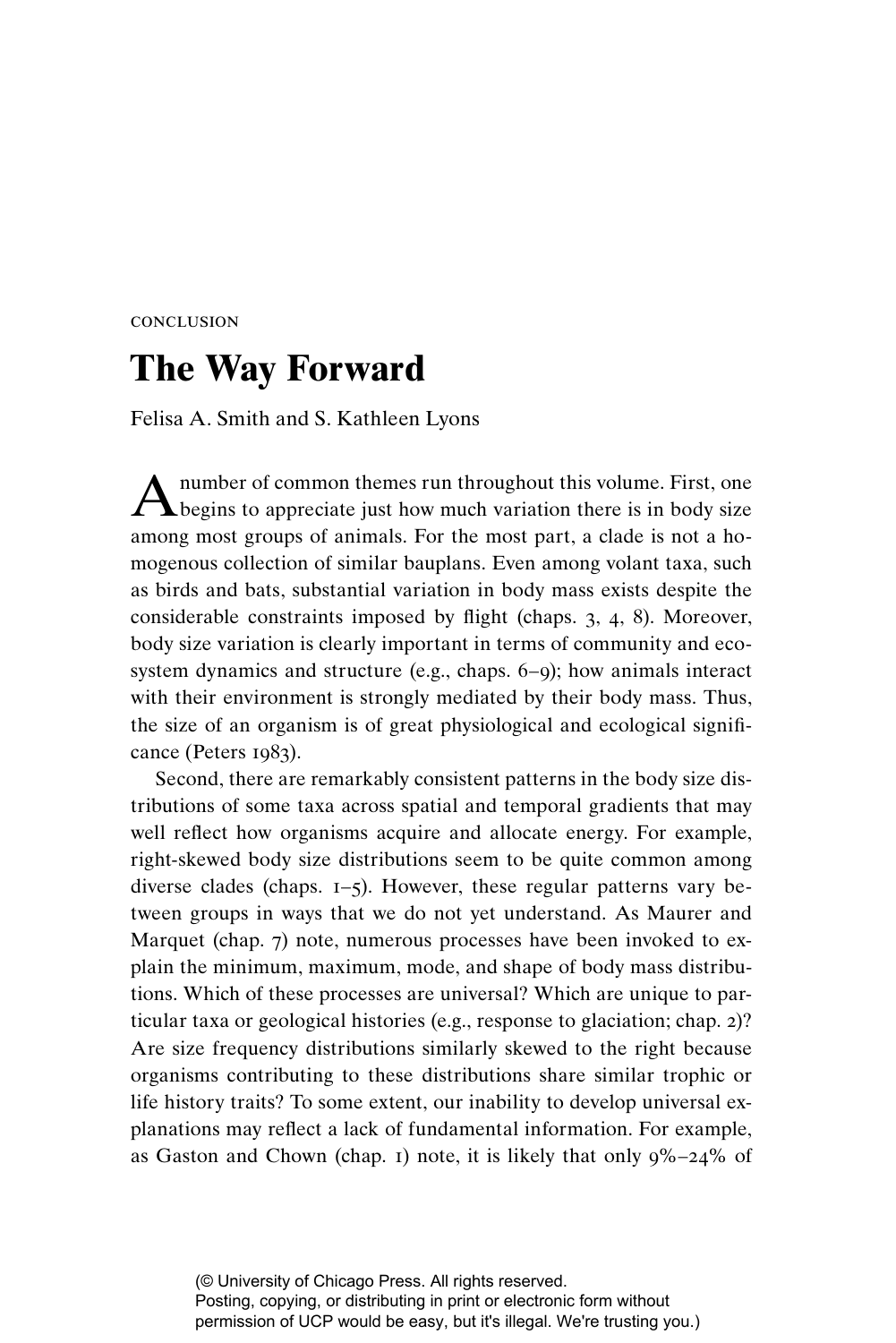extant insect species have been described thus far. How robust are generalizations for insects based on such a restricted sampling of extant biodiversity?

Third, temperature is important. Many taxa demonstrate a clear response to underlying environmental gradients in temperature (chaps. 1, 2, 5). This ecogeographic pattern is known as Bergmann's rule: the principle that within a broadly distributed genus, species of larger size are found in colder environments, and species of smaller size are found in warmer areas (Rensch 1938, 1950; Mayr 1956). While Bergmann's rule holds for the majority (62%–83%) of vertebrates examined to date (Millien 2006), it is not clear how robustly other clades follow this pattern. Evidence within our volume is mixed; some insect groups do conform (fig. 1.4), but land snails apparently do not (fig. 2.1). Here, the role of evolutionary history may be particularly important, as much of the current diversity of snails may be related to the most recent glaciation events of the Pleistocene. Interestingly, dispersal may be implicated for the lack of a Bergmann-like cline, not only in snails (chap. 2), but in bats as well (chap. 4). Clearly, understanding the influence of temperature on organism body size is particularly important in this era of anthropogenic climate change. While considerable effort has gone into predicting how species will respond to the large anthropogenic climate shifts expected over the next few centuries, most studies focus on changes in the distribution and abundance of species (reviewed in Parmesan and Yohe 2003; Root et al. 2003; Ackerly et al. 2010). They tend to completely discount the possibility of in situ adaptation. Yet Bergmann clines over space and time demonstrate the ability of species to adapt to fluctuating abiotic conditions and highlight the strong selection imposed by the environment (Smith et al. 1995; Smith and Betancourt 2006). As the contributions in our volume demonstrate, changing environmental conditions may well result in shifts in the body size of organisms and communities, leading to wholesale alterations in energy use.

The observant reader will quickly notice several gaps in this compilation. First, our focus here has been exclusively on animals. A logical question is whether body size patterns across widely divergent groups display similar features. A qualified answer to this question is yes. At least for plants, where data compilations exist, strikingly regular patterns of "body size" exist. In the last decade, Brian Enquist, Karl Niklas, and others have made considerable progress in connecting individual attributes of plants with macroscopic patterns (Niklas 1994). For exam-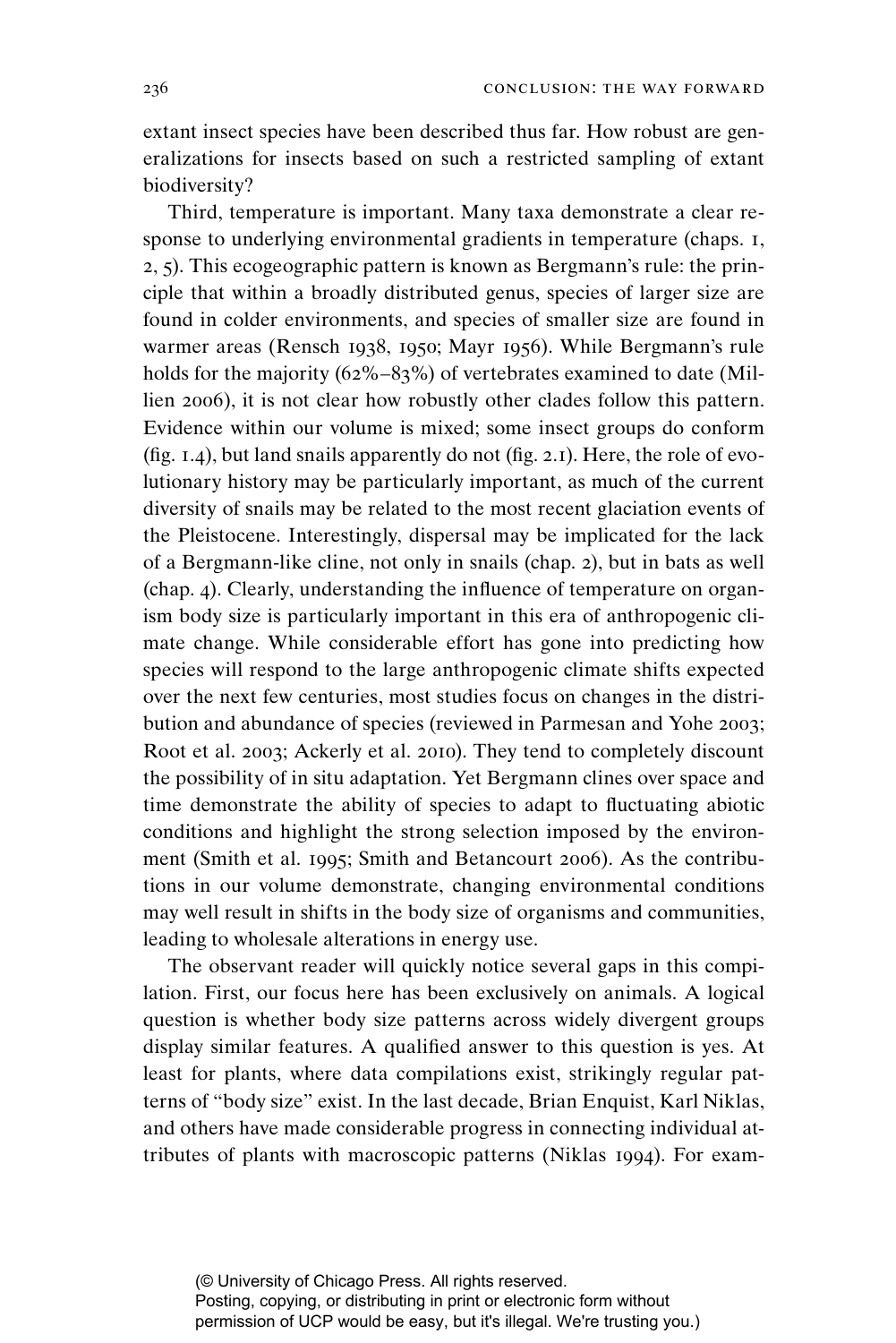ple, plants show the same scaling of population density and body mass seen with animals (Niklas and Enquist 2001; Enquist and Niklas 2002). And vascular plants show at least as great a range of body mass variation as other taxa; approximately twelve orders of magnitude in mass (Enquist et al. 1999; Niklas and Enquist 2001). Much of this morphological variation is significantly related to structural complexity and life history diversity (Niklas 1994; Westoby 1998; Enquist et al. 1999; Enquist and Niklas 2002; Niklas and Enquist 2002a, 2002b; Westoby et al. 2002). Clearly, comparing patterns of body size, abundance, and/or distribution among diverse groups is likely to be extremely fruitful and an area where only a few workers have yet explored (e.g., Ernest et al. 2003; Hechinger et al. 2011).

But, even within animals, there are important groups lacking from our volume. With some exceptions, such as that of marine mollusks, not considered here because there is an entire volume on marine macroecology (Witman and Roy 2009), this largely reflects a lack of comprehensive data. For example, despite the considerable interest demonstrated by the public and others in dinosaurs, only a handful of studies have begun to try to use a macroscopic perspective to examine the distribution or abundance of species (Carrano 2006), although such efforts are ongoing (table C.1). Potential authors we contacted felt these data were too poor at the present time to try to synthesize patterns. In other instances, excellent data exist, but are focused on specific taxa limiting their utility for evaluating synoptic patterns. Research on fish, for example, has tended to focus on a few abundant species of commercial significance (Rice et al. 1991; Christensen 1995; Jennings et al. 2001). Indeed, the effects of overharvesting are well known to influence the body size distribution of remaining stocks (Law and Rowell 1993; Rowell 1993; Stokes and Blythe 1993; Law and Stokes 2005). However, we lack a comprehensive understanding of the overall body size distribution of animals in the world's oceans.

Second, despite the great strides made in molecular techniques over the last decade, for most groups a detailed species-level phylogeny is still lacking. This hampers our ability to examine the influence of evolutionary history on the body size patterns of animals. Just what are the relative contributions of phylogenetic autocorrelation, environmental factors, and architectural limitations? The authors of most chapters did attempt to incorporate phylogenies into analyses, but they often used taxonomy as a proxy for a true phylogenic relationship. Clearly, as more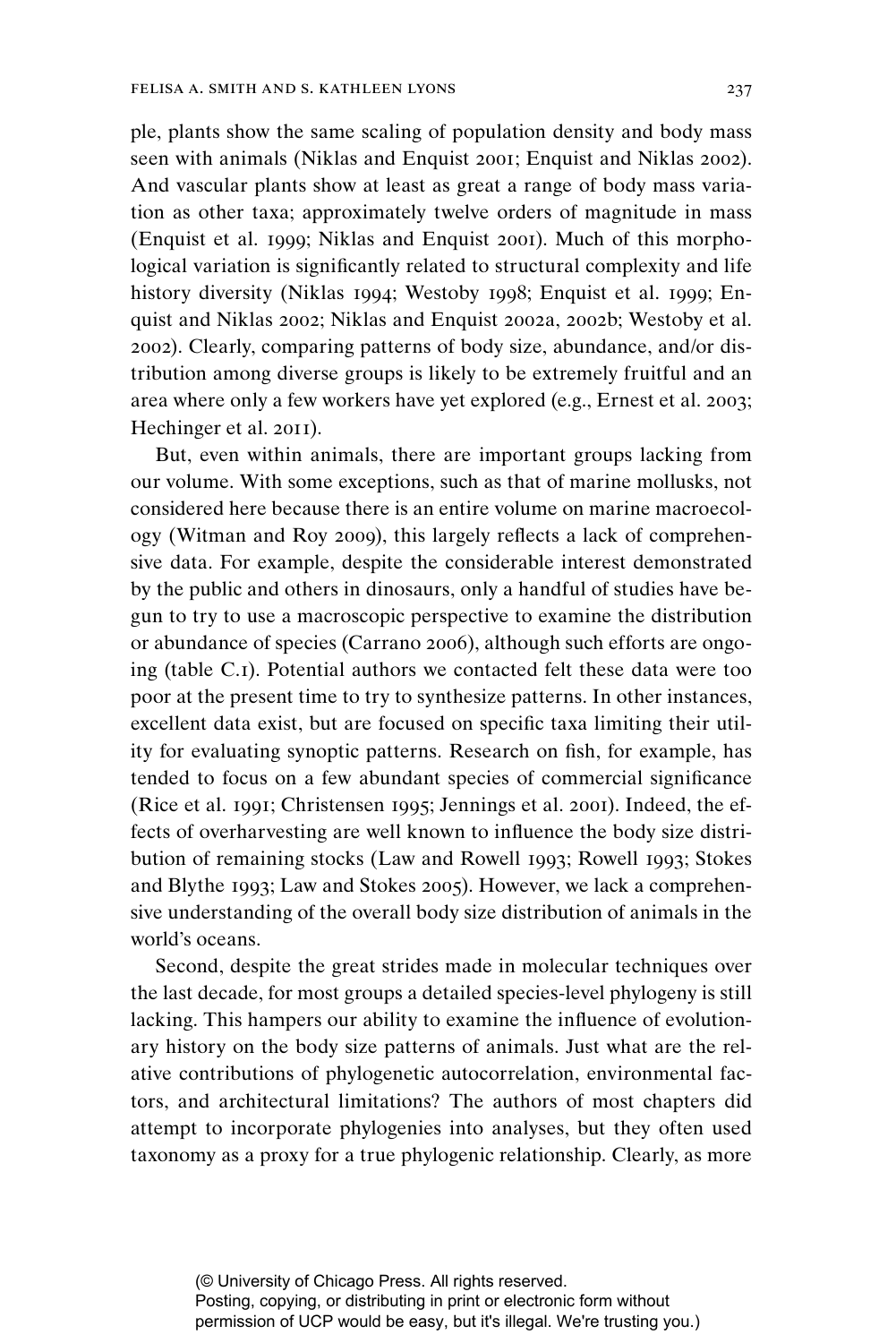|                         |                                  | $\{a_1, a_2, \ldots, a_{m-1}, a_{m-1}, a_{m-1}, a_{m-1}, \ldots, a_{m-1}, a_{m-1}, a_{m-1}, a_{m-1}, a_{m-1}, a_{m-1}, a_{m-1}, a_{m-1}, a_{m-1}, a_{m-1}, a_{m-1}, a_{m-1}, a_{m-1}, a_{m-1}, a_{m-1}, a_{m-1}, a_{m-1}, a_{m-1}, a_{m-1}, a_{m-1}, a_{m-1}, a_{m-1}, a_{m-1}, a_{m-1}, a_{m-1}, a_{m-1}, a_{m-1}, a_{m-1}, a_{m-1}, a_{m-$ |        |                                                   |                                                                                                                                                                                 |
|-------------------------|----------------------------------|----------------------------------------------------------------------------------------------------------------------------------------------------------------------------------------------------------------------------------------------------------------------------------------------------------------------------------------------|--------|---------------------------------------------------|---------------------------------------------------------------------------------------------------------------------------------------------------------------------------------|
| Таха                    | Database                         | Source and Reference                                                                                                                                                                                                                                                                                                                         |        | Spatial Extent Temporal Extent                    | Description                                                                                                                                                                     |
| $\overline{A}$          | PBDB                             | operated by an international group<br>of paleobiological researchers led<br>paleodb.org; organized and<br>Paleobiology Database, http://<br>by J. Alroy                                                                                                                                                                                      | Global | Phanerozoic                                       | Collection-based occurrence, taxonomic, and<br>plants; web-based software for statistical<br>some measurement data for animals and<br>analysis                                  |
| Coleoptera<br>(beetles) |                                  | Buckland and Buckland 2006                                                                                                                                                                                                                                                                                                                   | Global | ago to present<br>million years<br>Pleistocene; 2 | includes tools for climate and environmental<br>Species-level habitat and distribution data;<br>reconstruction                                                                  |
| Fish                    | Fishbase2004                     | supported by a consortium of nine<br>http://www.fishbase.org/search.php;<br>research institutions                                                                                                                                                                                                                                            | Global | Modern                                            | description, biology and International Union<br>includes mass and/or size, habitat, climate,<br>Species-level biological and habitat data;<br>for Conservation of Nature status |
| Lizards                 |                                  | Meiri 2008                                                                                                                                                                                                                                                                                                                                   | Global | Modern                                            | Species-level estimates of snout-vent length (mm)<br>and mass (g)                                                                                                               |
| Mammals                 | MOM v3.0                         | http://www.esapubs.org/archive/ecol/<br>biology.unm.edu/fasmith/; Smith<br>E084/094/; latest version: http://<br>et al. 2003                                                                                                                                                                                                                 | Global | Late Quaternary                                   | includes body mass, distribution, trophic<br>Species-level biological and habitat data;<br>characterization                                                                     |
| Mammals                 | Pantheria                        | http://www.esajournals.org/doi/abs/<br>10.1890/08-1494.1; Jones et al.<br>2009                                                                                                                                                                                                                                                               | Global | Historic                                          | Species-level biological and habitat data; includes<br>body mass, life history, distribution                                                                                    |
| Mammals                 | lifehistories_<br>Mammal<br>v2.0 | http://www.esapubs.org/archive/ecol/<br>E084/093/; Ernest 2003                                                                                                                                                                                                                                                                               | Global | Modern                                            | Mammal life history characteristics                                                                                                                                             |

 $\tau_{AB}$   $\tau \in S$  with efter Databases That Currently Exist That Contain Body Size Estimates of Various Taxa table C.1 **Synthetic Databases That Currently Exist That Contain Body Size Estimates of Various Taxa**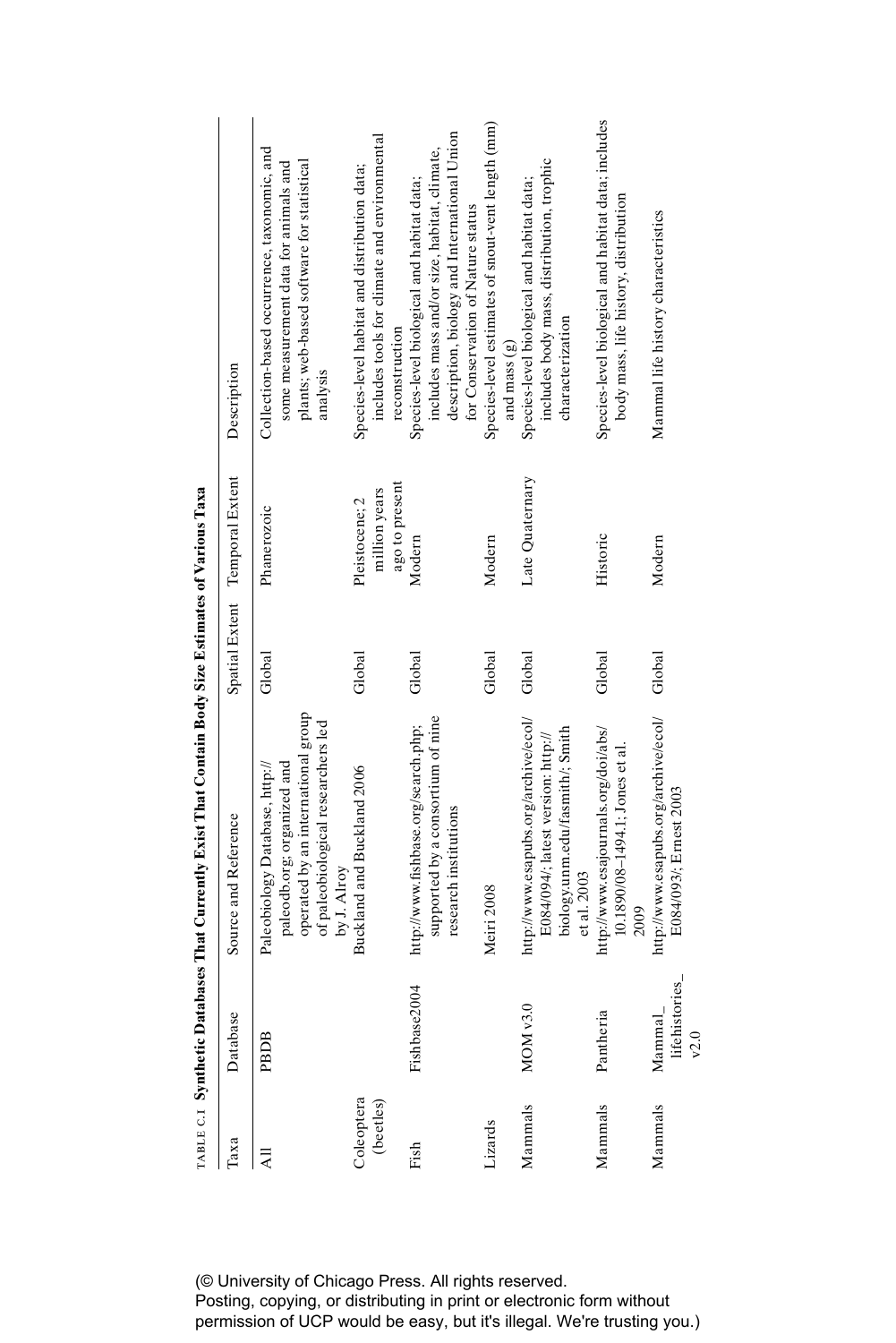| Mammals       | Mammoth v1.0<br><b>FAUNMAP</b><br>NOW | now/; M. Fortelius (coordinator),<br>(NOW), University of Helsinki,<br>latest version: http://biology.unm<br>http://www.helsinki.fi/science/<br>Database of Fossil Mammals<br>http://www.museum.state.il.us/<br>http://www.helsinki.fi/science/<br>Neogene of the Old World<br>research/faunmap/query/<br>.edu/fasmith/<br>nov/ | America<br>Global<br>North | Pliocene to present<br>(5 million years<br>Cenozoic                                                | Neogene of the Old World; Eurasian Miocene to<br>with emphasis on the European Miocene and<br>Pleistocene land mammal taxa and localities,<br>Maximum body mass of each mammalian order<br>by subepoch, on each continent<br>Mammal fossils<br>Pliocene |
|---------------|---------------------------------------|---------------------------------------------------------------------------------------------------------------------------------------------------------------------------------------------------------------------------------------------------------------------------------------------------------------------------------|----------------------------|----------------------------------------------------------------------------------------------------|---------------------------------------------------------------------------------------------------------------------------------------------------------------------------------------------------------------------------------------------------------|
| <b>MIOMAP</b> |                                       | http://www.ucmp.berkeley.edu/<br>miomap                                                                                                                                                                                                                                                                                         | America<br>North           | ago to present)<br>5 million years<br>$(30 \text{ million to}$<br>Oligocene to<br>Pliocene<br>ago) | Mammal fossils                                                                                                                                                                                                                                          |
|               |                                       | science_math/cosam/collections/<br>http://www.auburn.edu/academic/<br>index.htm; Boback and Guyer<br>reptiles_amphibians/projects/<br>2003                                                                                                                                                                                      | Regional                   | Modern                                                                                             | island assemblages and island area; body sizes<br>(maximum snout-vent length) from island and<br>mainland populations for 30 species of snakes<br>the largest and smallest species of snake in<br>Body sizes (log10 [maximum total length]) of          |
|               |                                       | science_math/cosam/collections/<br>http://www.auburn.edu/academic/<br>reptiles_amphibians/projects/<br>index.htm; Boback and Guyer<br>2008                                                                                                                                                                                      | iii                        | Modern                                                                                             | turtles, which are maximum carapace length)<br>Body sizes (maximum total length, except for<br>of vertebrates                                                                                                                                           |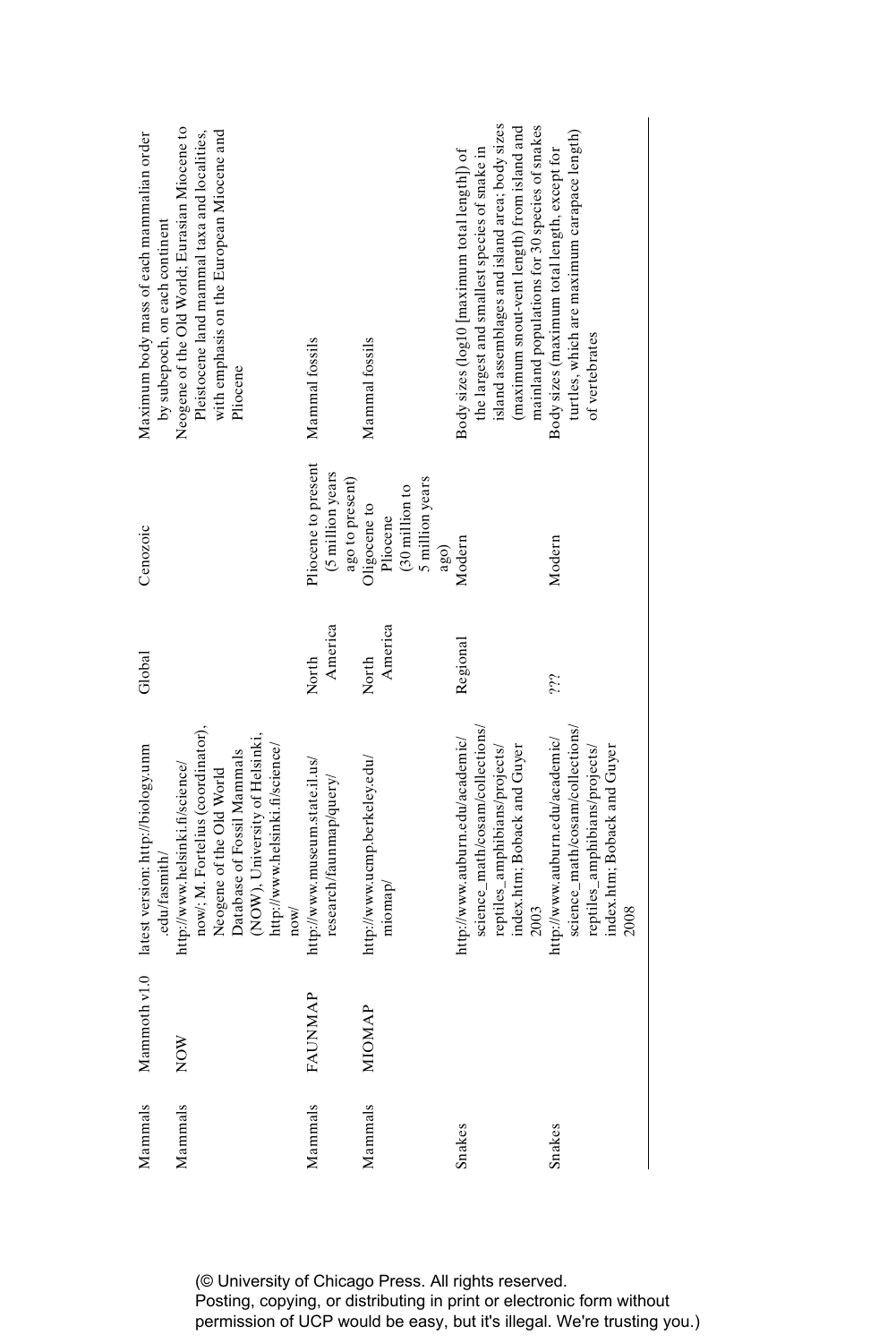detailed phylogenies become available, it will become possible to incorporate such information.

Third, a historical perspective is missing for most groups despite the best efforts of the chapters' authors to incorporate evolutionary history. Yet, a major question is whether the emergent statistical patterns observed over space also exist across time. And, if so, just how consistent have they been? Consistency across space and time would strongly suggest universal drivers. Moreover, the role of size in extinction and/ or speciation is crucial to understanding current diversity and body size distributions. Several studies have examined the influence of body size in influencing species richness (e.g., Dial and Marzluff 1988; Gittleman and Purvis 1998; Orme et al. 2002), but more comprehensive tests across different lineages are required.

The lack of a comprehensive historical perspective for mammals was the reason we put together our Research Coordination Network (IMPPS; http://biology.unm.edu/impps\_rcn/). Over the past five years, this group has focused on assembling body mass estimates for fossil lineages to allow comparison of body mass patterns over space with those over time. Recently, we published several papers examining the trajectory of mammalian body mass on the various continents over evolutionary time (Smith et al. 2010; Evans et al. 2012). Our results confirm much of what we know about mammalian body mass over geographic space (chap. 5). The evolutionary trajectory was quite similar on all continents across the last 100 million years, even within clades. It appears that the upper limit on mammalian body mass is related to both temperature and area of the continent (Smith et al. 2010). Patterns within orders are extremely similar on all continents, although there are interesting differences that relate to the evolutionary history of taxa. Our work in this area is ongoing.

Collecting these data was a major effort of our group. Consider that assembling our database Mammoth (v 1.0) took a core group of 10–12 individuals with different expertise on mammalian clades about three years; the equivalent of a single researcher working for nearly thirty years! Clearly, this is only feasible with a large collaborative group. But such large synthetic databases are essential if we are to detect patterns and processes not discernible at smaller spatial or temporal scales. Unfortunately, for projects such as ours that can take so long come to fruition, there is still little institutional funding. We were fortunate to secure funding through the National Science Foundation for our efforts,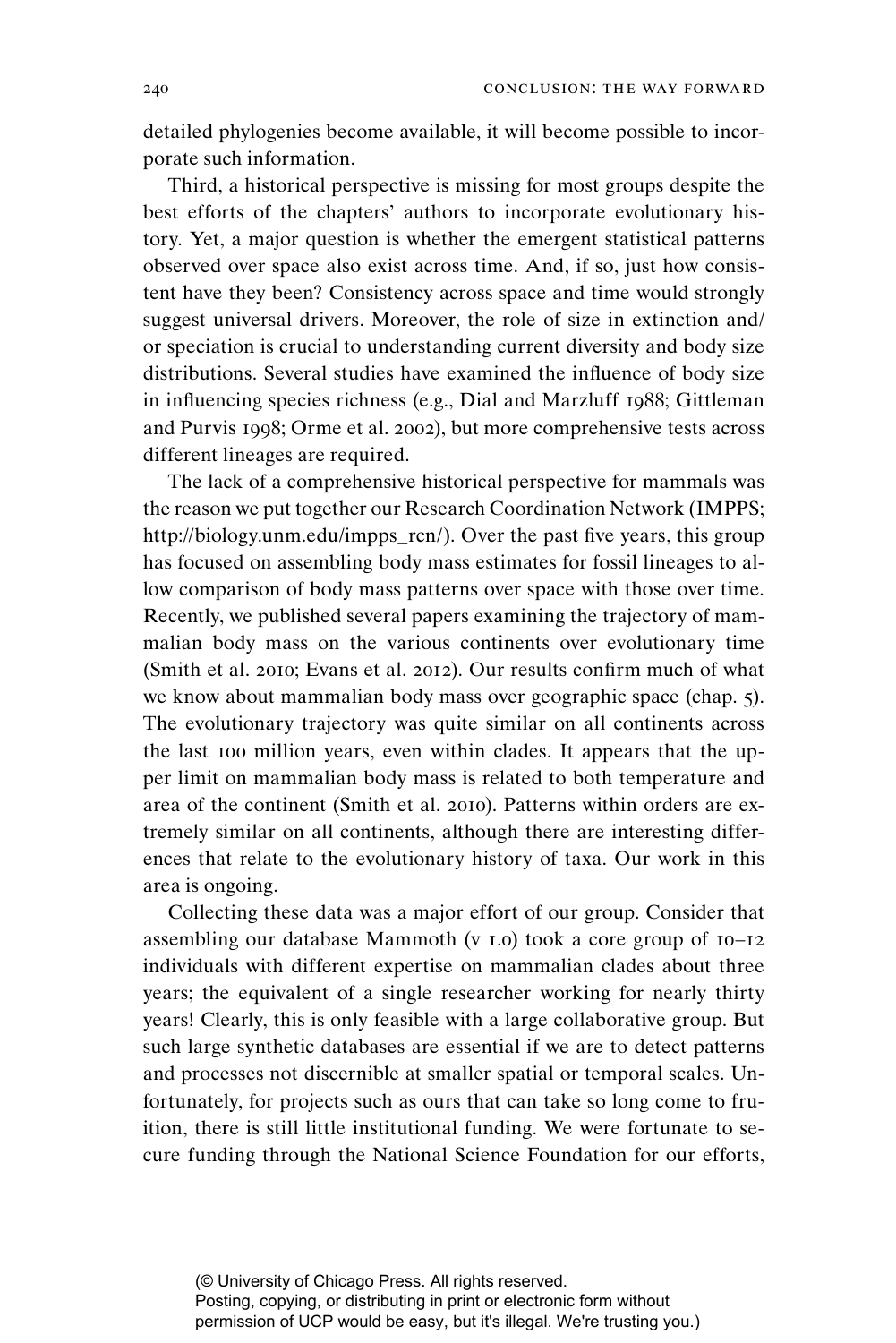but such grants are quite difficult to obtain. Thus, it is no wonder that comprehensive body size data for other terrestrial animal groups over deep time are still largely lacking.

As an aside, a major exception to the paucity of deep-time data is the marine invertebrate record. Here, extensive work has led to a reasonably complete picture of species occurrence (and in some instances, size) over the Phanerozoic (e.g., Sepkoski et al. 1981; Labandeira and Sepkoski 1993; Alroy et al. 2001, 2008). This compilation was jump-started by Jack Sepkoski, who began synthesizing diversity patterns over the Phanerozoic (e.g., Sepkoski et al. 1981; Sepkoski 1988, 1993). Since then, the Paleobiology Database (http://paleodb.org/cgi-bin/bridge.pl) has been the focus of intensive data collection by a multidisciplinary, multiinstitutional, and international group of paleobiological researchers. Ultimately, the aim is to provide global data for marine and terrestrial animals and plants of any geological age. However, even this august group has had problems securing the appropriate funding.

As we move forward, it is clear that progress will depend on the continued development of large databases relating important attributes of organisms with body size and abundance. We have discussed the hurdles—often financial—in developing such databases. But, other issues remain. For example, different disciplines estimate "body size" in very different ways. While mammalogists routinely use mass (chaps. 5, 8), length (e.g., chaps. 1, 4), height (chap. 2), diameter (plants; Niklas 1994), and "biovolume" (aquatic groups; McClain et al. 2009) are also surrogates for an organism's size. Paleontologists may use surface area (e.g., Jablonski 1997). Converting these metrics into a standard format is essential for synthetic studies (Payne et al. 2009).

Another issue that plagues the construction of large-scale databases is that of scientific attribution. Increasingly, journals relegate methods to online supplementary material, which are generally not indexed by electronic search engines (e.g., PubMed, Web of Science, Scopus, Google Scholar). This means that primary data, often from single investigators, are not credited in large databases, undervaluing their importance and lessening the impetus for workers to "share" data (Payne et al. 2012). Moreover, this also leads to a systematic undervaluation of the subdisciplines that disproportionately provide foundational data, such as taxonomy, systematics, and natural history. Yet large data compilations are dependent on the availability of large numbers of primary studies, which must be properly acknowledged.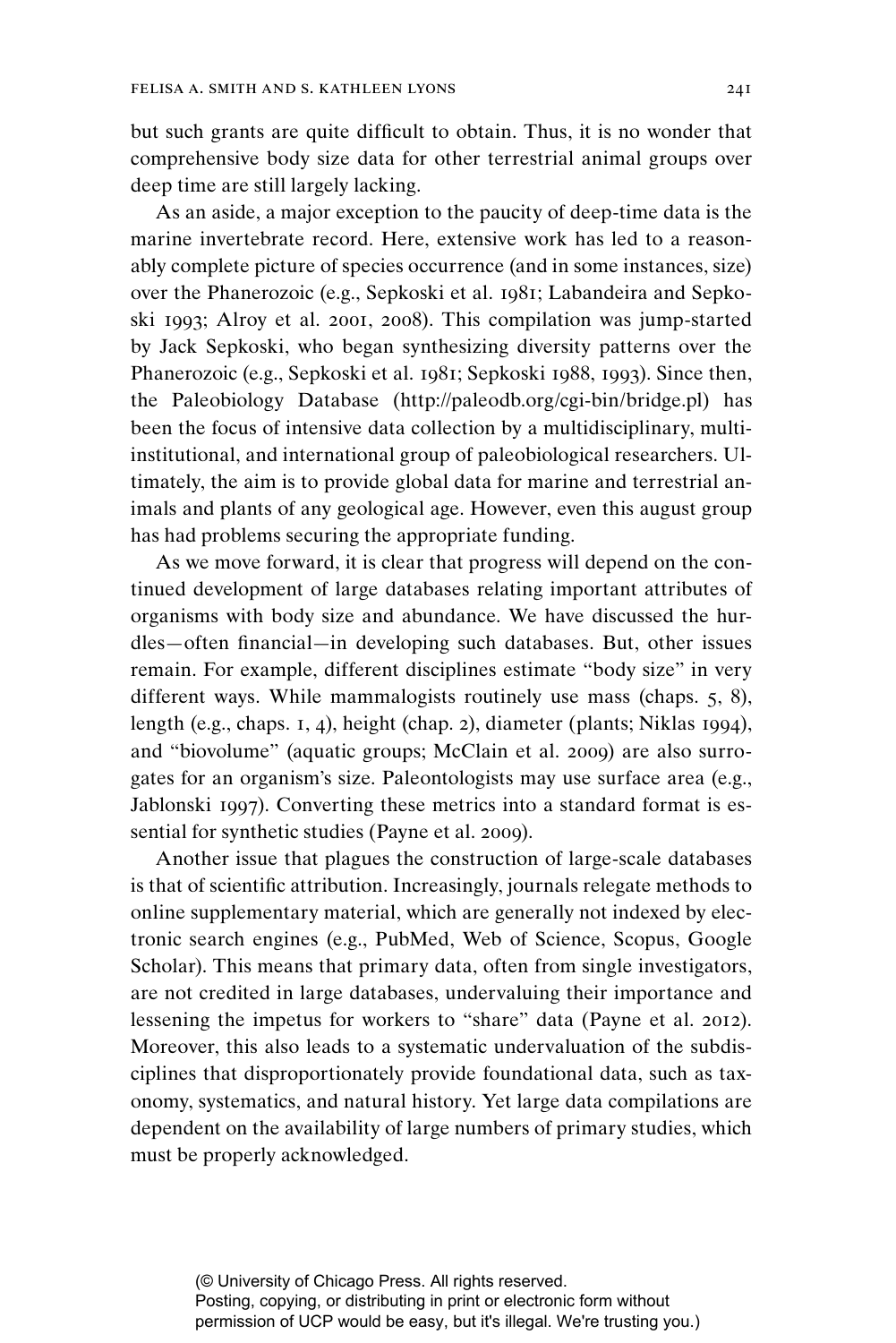Finally, we lack good methods for statistically analyzing large-scale patterns. The authors of the various chapters have used different tool kits, which provide slightly different perspectives but are not always comparable. The problem of appropriate statistical methods is one that pervades macroecological approaches, which are commonly used to examine the patterns and underlying causal mechanisms of body size (Smith et al. 2008). The use of nonexperimental or "natural" data and the broad geographic, taxonomic, and/or temporal scales mean that many modern statistical methods, which have been developed for traditional experimentally based science, are inappropriate. This is an area that requires further development.

While our volume does not provide answers to all the intriguing questions raised by the past few decades of research on body size, it does highlight many of these. Clearly, there are a number of profoundly important questions that remain unaddressed, including: (1) Why are distributions of mammals on the various continents so similar despite different taxonomies, geological conditions, and environments? (2) What limits the upper and lower size of organisms? ( $3$ ) Does body size influence origination or extinction rates? Do large animals evolve "slower," or are they more prone to extinction because of lowered productivity and densities, or less prone because of larger geographic ranges? and (4) Are there "rules" to body size evolution that are universal across organisms, modes of life, and/or life histories? One promising avenue may be the application of metabolic ecology to broad-scale patterns of body size. Metabolic ecology suggests that when corrections are made for body size, virtually all living things convert resources at a similar rate because of the geometry of transport systems (West et al. 1997, 1999). Clearly, the study of body size, the factors influencing it, and its attendant properties, are likely to be fruitful areas for further research for years to come.

## **References**

- Ackerly, D. D., S. R. Loarie, W. K. Cornwell, S. B. Weiss, H. Hamilton, R. Branciforte, and N. J. B. Kraft. 2010. "The geography of climate change: Implications for conservation biogeography." Diversity and Distributions 16 (3): 476– 487. doi: 10.1111/j.1472-4642.2010.00654.x.
- Alroy, J., M. Aberhan, D. J. Bottjer, M. Foote, F. T. Fursich, P. J. Harries, A. J. W. Hendy, S. M. Holland, L. C. Ivany, W. Kiessling, M. A. Kosnik, C. R.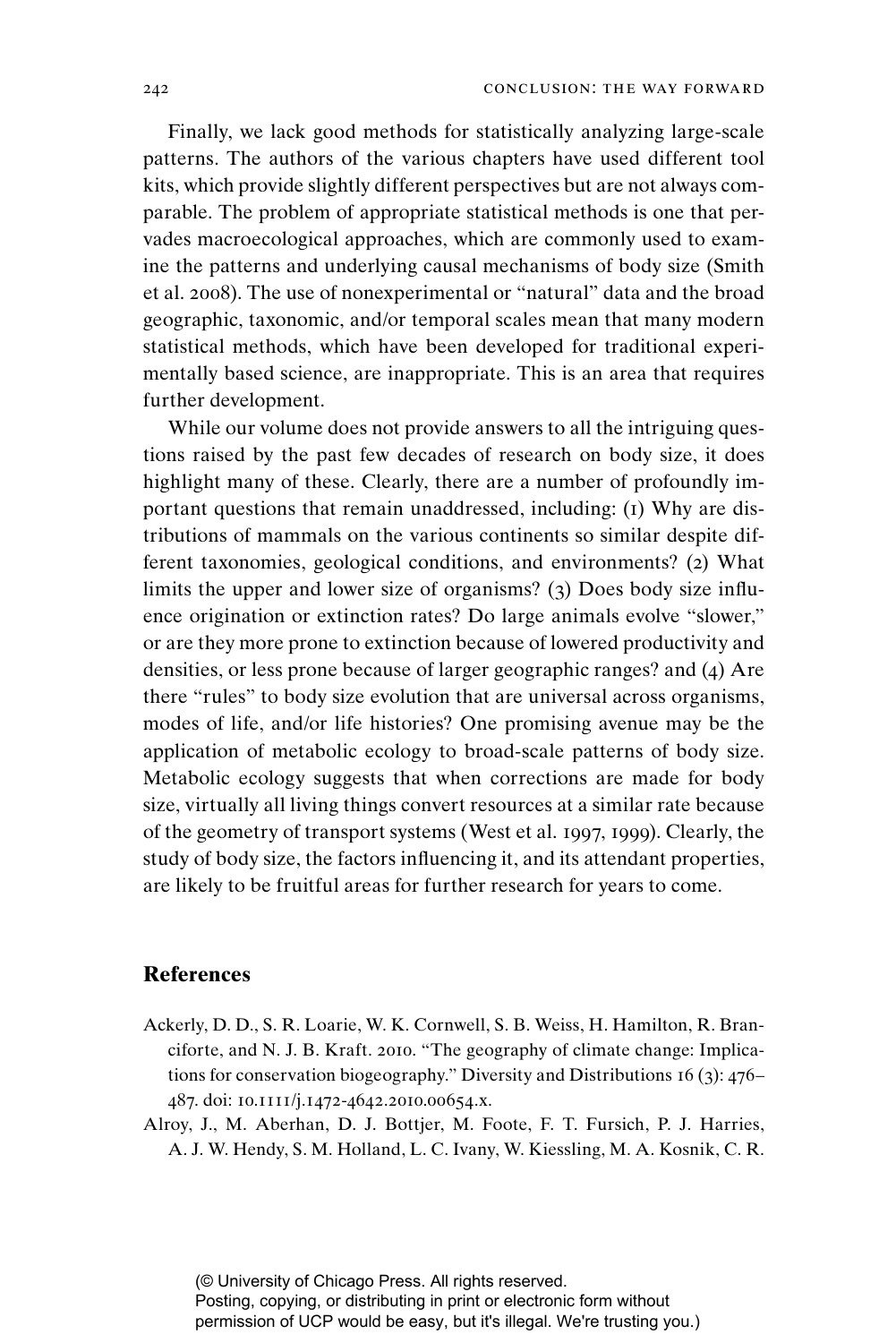Marshall, A. J. McGowan, A. I. Miller, T. D. Olszewski, M. E. Patzkowsky, S. E. Peters, L. Villier, P. J. Wagner, N. Bonuso, P. S. Borkow, B. Brenneis, M. E. Clapham, L. M. Fall, C. A. Ferguson, V. L. Hanson, A. Z. Krug, K. M. Layou, E. H. Leckey, S. Nurnberg, C. M. Powers, J. A. Sessa, C. Simpson, A. Tomasovych, and C. C. Visaggi. 2008. "Phanerozoic trends in the global diversity of marine invertebrates." Science 321 (5885): 97–100.

- Alroy, J., C. R. Marshall, R. K. Bambach, K. Bezusko, M. Foote, F. T. Fursich, T. A. Hansen, S. M. Holland, L. C. Ivany, D. Jablonski, D. K. Jacobs, D. C. Jones, M. A. Kosnik, S. Lidgard, S. Low, A. I. Miller, P. M. Novack-Gottshall, T. D. Olszewski, M. E. Patzkowsky, D. M. Raup, K. Roy, J. J. Sepkoski, M. G. Sommers, P. J. Wagner, and A. Webber. 2001. "Effects of sampling standardization on estimates of Phanerozoic marine diversification." Proceedings of the National Academy of Sciences of the United States of America 98 (11): 6261–6266.
- Boback, S. M., and C. Guyer. 2003. "Empirical evidence for an optimal body size in snakes." Evolution 57:345-351.
- ———. 2008. "A test of reproductive power in snakes." Ecology 89 (5): 1428– 1435.
- Buckland, P. I., and P. C. Buckland. 2006. BugsCEP Coleopteran Ecology Package. IGBP PAGES/World Data Center for Paleoclimatology Data Contribution Series 2006-116. Boulder, CO: NOAA/NCDC Paleoclimatology Program. http://www.ncdc.noaa.gov/paleo/insect.html.
- Carrano, M. T. 2006. "Body-size evolution in the Dinosauria." In Amniote paleobiology: Perspectives on the evolution of mammals birds and reptiles, edited by M. T. Carrano, R. W. Blob, T. J. Gaudin, and J. R. Wible, 225–268. Chicago: University of Chicago Press.
- Christensen, V. 1995. "A model of trophic interactions in the North Sea in 1981, the year of the stomach." Dana 11:1–28.
- Dial, K. P., and J. M. Marzluff. 1988. "Are the smallest organisms the most diverse?" Ecology 69:1620–1624.
- Enquist, B. J., and K. J. Niklas. 2002. "Global allocation rules for patterns of biomass partitioning in seed plants." Science 295 (5559): 1517–1520.
- Enquist, B. J., G. B. West, E. L. Charnov, and J. H. Brown. 1999. "Allometric scaling of production and life-history variation in vascular plants." Nature 401 (6756): 907–911.
- Ernest, S. K. M. 2003. "Life history characteristics of placental nonvolant mammals." Ecology 84:3402.
- Ernest, S. K. M., B. J. Enquist, J. H. Brown, E. L. Charnov, J. F. Gillooly, V. Savage, E. P. White, F. A. Smith, E. A. Hadly, J. P. Haskell, S. K. Lyons, B. A. Maurer, K. J. Niklas, and B. Tiffney. 2003. "Thermodynamic and metabolic effects on the scaling of production and population energy use." Ecology Letters 6 (11): 990–995.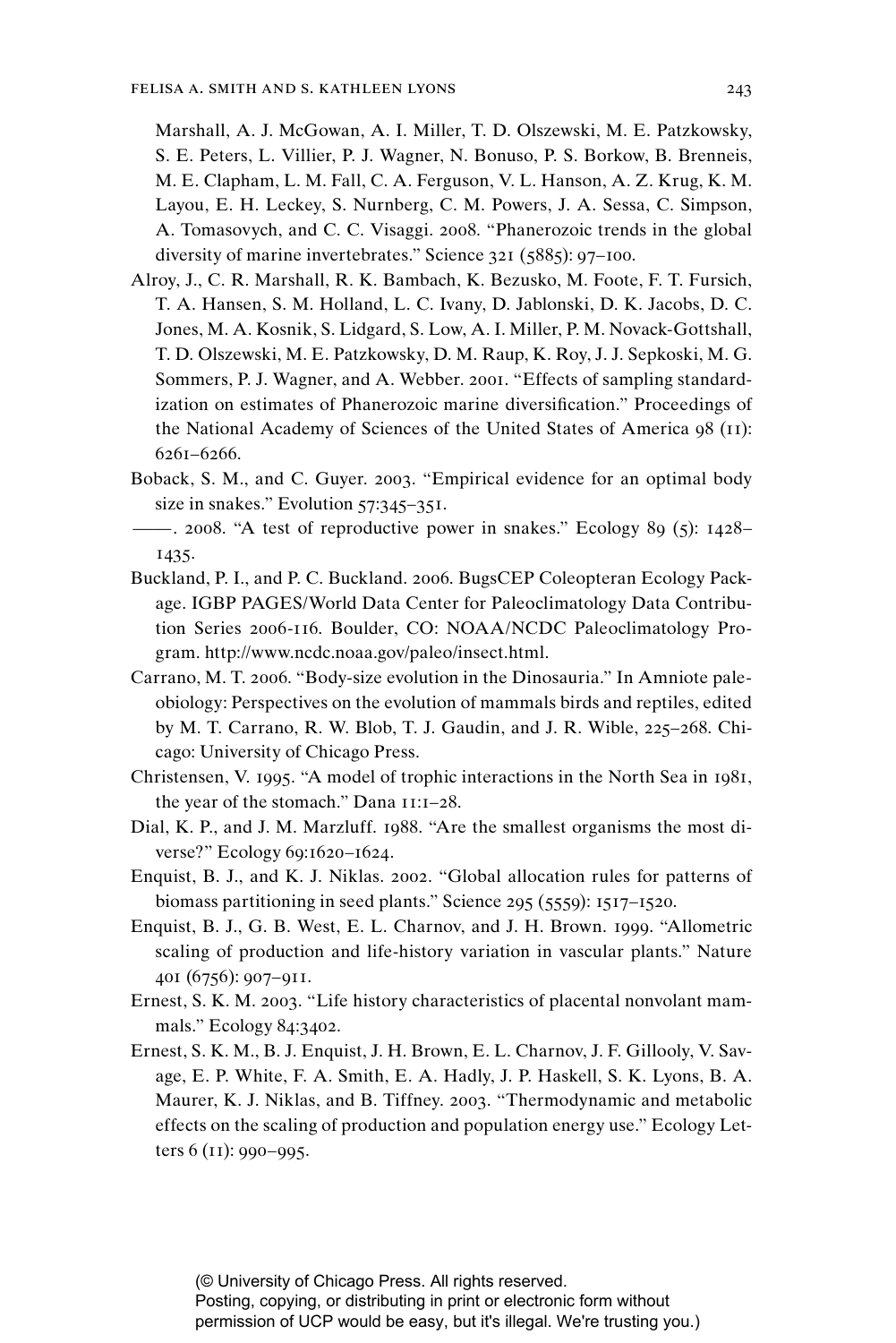- Evans, A. R., D. Jones, A. G. Boyer, J. H. Brown, D. P. Costa, S. K. M. Ernest, E. M. G. Fitzgerald, M. Fortelius, J. L. Gittleman, M. J. Hamilton, L. E. Harding, K. Lintulaakso, S. K. Lyons, J. G. Okie, J. J. Saarinen, R. M. Sibly, F. A. Smith, P. R. Stephens, J. M. Theodor, and M. D. Uhen. 2012. "The maximum rate of mammal evolution." Proceedings of the National Academy of Sciences of the United States of America 109:4187–4190.
- Gittleman, J. L., and A. Purvis. 1998. "Body size and species-richness in carnivores and primates." Proceedings of the Royal Society B: Biological Sciences 265:113–119.
- Hechinger, R. F., K. D. Lafferty, A. P. Dodson, J. H. Brown, and A. M. Kuris. 2011. "A common scaling rule for abundance, energetics, and production of parasitic and free-living species." Science 333:445–448.
- Jablonski, D. 1997. "Body-size evolution in Cretaceous molluscs and the status of Cope's rule." Nature 385 (6613): 250–252.
- Jennings, S., J. K. Pinnegar, N. V. C. Polunin, and T. W. Boon. 2001. "Weak cross-species relationships between body size and trophic level belie powerful size-based trophic structuring in fish communities." Journal of Animal Ecology 70 (6): 934–944.
- Jones, K. E., J. Bielby, M. Cardillo, S. A. Fritz, J. O'Dell, C. D. L. Orme, K. Safi, W. Sechrest, E. H. Boakes, C. Carbone, C. Connolly, M. L. J. Cutts, J. K. Foster, R. Grenyer, M. Habib, C. A. Plaster, S. A. Price, E. A. Rigby, J. Rist, A. Teacher, O. R. P. Bininda-Emonds, J. L. Gittleman, G. M. Mace, and A. Purvis. 2009. "PanTHERIA: A species-level database of life-history, ecology and geography of extant and recently extinct mammals." Ecology 90:2648.
- Labandeira, C. C., and J. J. Sepkoski. 1993. "Insect diversity in the fossil record." Science 261 (5119): 310-315.
- Law, R., and C. A. Rowell. 1993. "Cohort structured populations, selection responses, and exploitation of the North Sea cod." In The exploitation of evolving resources, edited by T. K. Stokes, J. M. McGlade, and R. Law, 155–173. Berlin: Springer-Verlag.
- Law, R., and T. K. Stokes. 2005. "Evolutionary impacts of fishing on target populations." In Marine Conservation Biology: The Science of Maintaining the Sea's Biodiversity, edited by L. Crowder and E. Norse, 232–246. New York: Island Press.
- Mayr, E. 1956. "Geographical character gradients and climatic adaptation." Evolution (10): 105–108.
- McClain, C. R., M. A. Rex, and R. Etter. 2009. "Patterns in deep-sea macroecology." In Marine macroecology, edited by J. D. Witman and K. Roy, 65–100. Chicago: University of Chicago Press.
- Meiri, S. 2008. "Evolution and ecology of lizard body sizes." Global Ecology and Biogeography 17:724–734.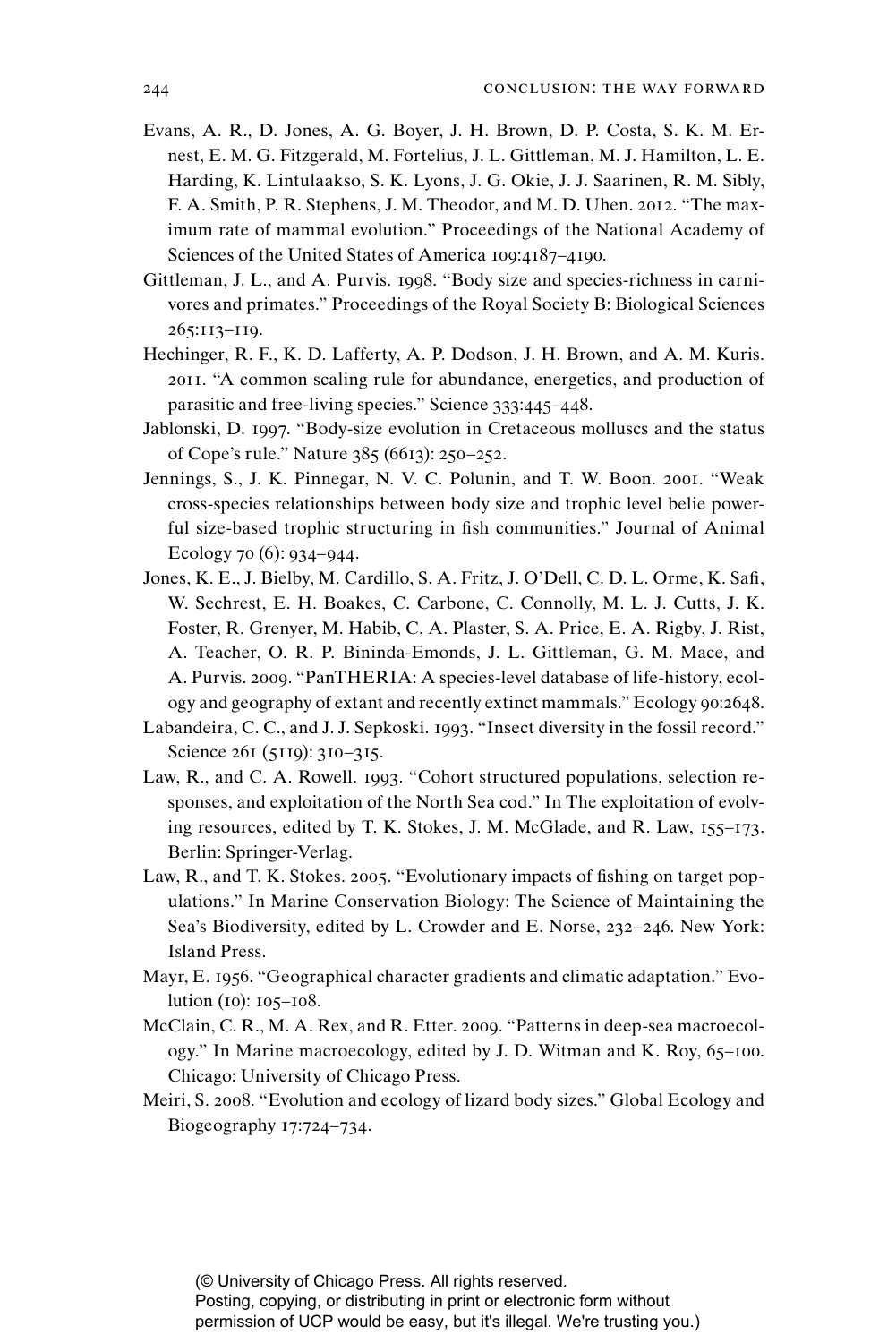- Millien, V. 2006. "Morphological evolution is accelerated among island mammals." PLoS Biology 4:1863–1868.
- Niklas, K. J. 1994. Plant allometry: The scaling of form and process. Chicago: University of Chicago Press.
- Niklas, K. J., and B. J. Enquist. 2001. "Invariant scaling relationships for interspecific plant biomass production rates and body size." Proceedings of the National Academy of Sciences of the United States of America 98 (5): 2922–2927.
- ———. 2002a. "Canonical rules for plant organ biomass partitioning and annual allocation." American Journal of Botany 89 (5): 812–819.
- ———. 2002b. "On the vegetative biomass partitioning of seed plant leaves, stems, and roots." American Naturalist 159 (5): 482–497.
- Orme, C. D. L., N. J. B. Isaac, and A. Purvis. 2002. "Are most species small? Not within species-level phylogenies." Proceedings of the Royal Society B: Biological Sciences 269 (1497): 1279–1287. doi: 10.1098/rspb.2002.2003.
- Parmesan, C., and G. Yohe. 2003. "A globally coherent fingerprint of climate change impacts across natural systems." Nature 421 (6918): 37–42.
- Payne, J. L., A. G. Boyer, J. H. Brown, S. Finnegan, M. Kowalewski, R. A. Krause, S. K. Lyons, C. R. McClain, D. W. McShea, P. M. Novack-Gottshall, F. A. Smith, J. A. Stempien, and S. C. Wang. 2009. "Two-phase increase in the maximum size of life over  $3.5$  billion years reflects biological innovation and environmental opportunity." Proceedings of the National Academy of Sciences of the United States of America 106 (1): 24–27.
- Payne, J. L., F. A. Smith, M. Kowalewski, R. A. Krause, Jr., A. G. Boyer, C. R. McClain, S. Finnegan, and P. M. Novack-Gottshall. 2012. "A lack of attribution: The need to reform citation and indexing practices in the sciences." Taxon 61:1349–1354.
- Peters, R. H. 1983. The ecological implications of body size. Cambridge: Cambridge University Press.
- Rensch, B. 1938. "Some problems of geographical variation and species formation." Proceedings of the Linnean Society of London 150:275–285.
- ——. 1950. "Die Abhängigkeit der relativen Sexualdifferenz von der Kőrpergrőße." Bonner Zoologische Beiträge 1:58-69.
- Rice, J. C., N. Daan, J. G. Pope, and H. Gislason. 1991. "The stability of estimates of suitabilities in MSVPA over four years of data from predator stomachs." ICES Marine Science Symposia 193:34–45.
- Root, T. L., J. T. Price, K. R. Hall, S. H. Schneider, C. Rosenzweig, and J. A. Pounds. 2003. "Fingerprints of global warming on wild animals and plants." Nature 421 (6918): 57–60.
- Rowell, C. A. 1993. "The effects of fishing on the timing of maturity in North Sea cod (Gadus morhua L.)." In The exploitation of evolving resources, ed-

Posting, copying, or distributing in print or electronic form without permission of UCP would be easy, but it's illegal. We're trusting you.)